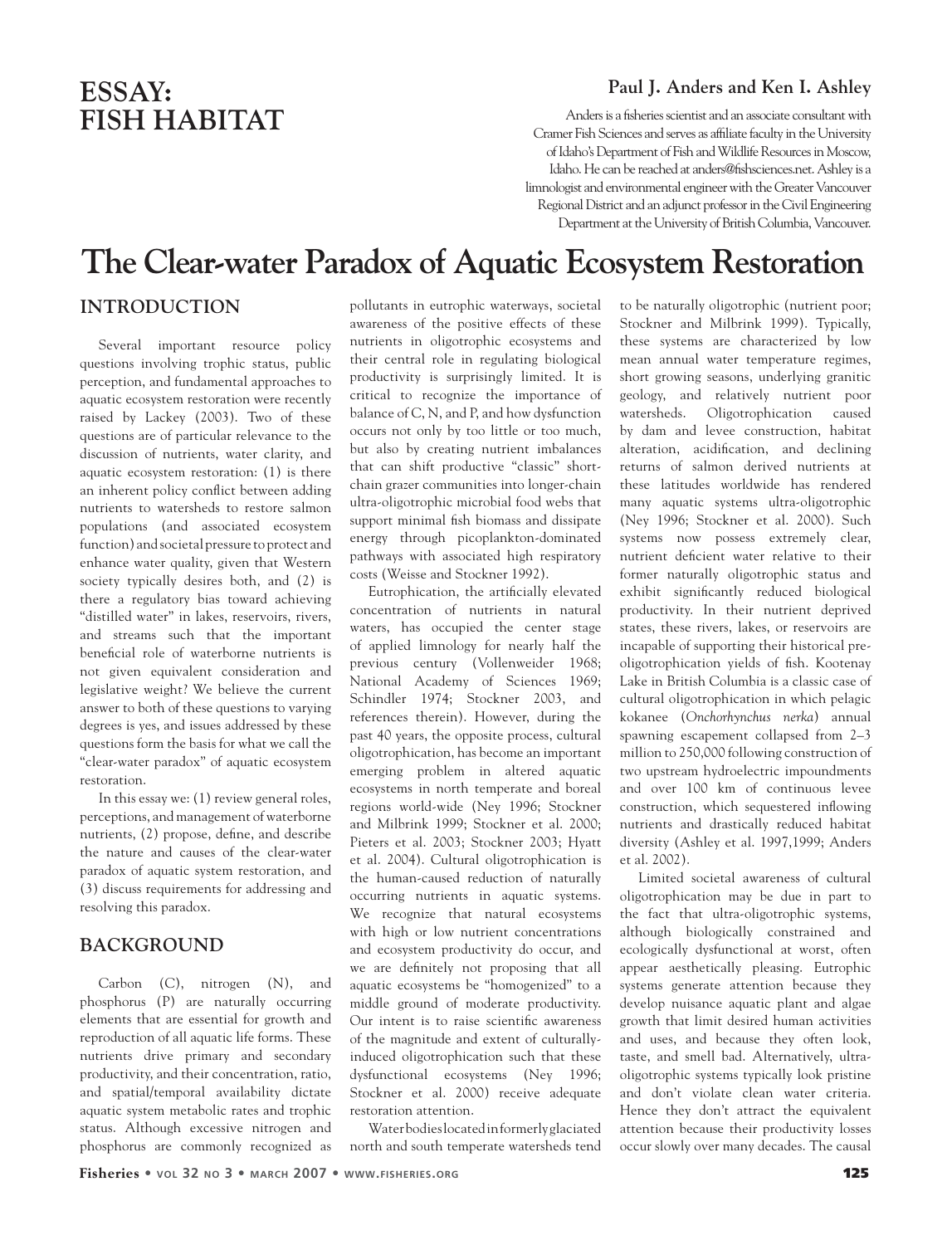mechanism (e.g., impoundment) is often associated with valuable societal benefits (i.e., hydroelectric power and flood control). Hence, oligotrophication is often quietly viewed "as the cost of doing business."

 Local, regional, and national water quality policies and standards rightly exist to protect aquatic ecosystems from eutrophication and myriad organic and inorganic pollutants. These existing standards or policies could theoretically be used to protect natural water bodies from oligotrophication, but are rarely invoked, despite the fact that the magnitude of ecological damage and food web disruption associated with ultra-oligotrophy may rival that of eutrophication (Ashley et al. 1999; Stockner et al. 2000). For example, the U.S. Environmental Protection Agency (EPA) defines water quality standards as inclusive of beneficial uses, water quality criteria, and an anti-degradation policy. The beneficial uses (goals for the waterbody) often include "fish and aquatic life," whereas the water quality criteria are the minimum conditions that support the most sensitive beneficial use, and anti-degradation is designed to protect existing water quality from further degradation. Violations of water quality standards can and do occur even though the water quality criteria are achieved, e.g., the concentration of some contaminant in fish tissue might impair the "fishing" beneficial uses, but the water column concentrations are not above the water quality criteria. Since water quality standards include beneficial uses, the U.S. Clean Water Act is a policy tool that could be invoked to protect waters from cultural oligotrophication. In theory, anthropogenically-caused ultraoligotrophic water quality should qualify as a violation of water quality standards when it results in impairment of the fish and aquatic life beneficial use. The EPA allows for the use of biocriteria, which should allow for consideration of ecosystem services. However, it is clear that the EPA's national nutrient criteria are focused primarily on addressing cultural eutrophication. The existing anti-degradation policy allows designation of waters as Outstanding (Natural) Resource Waters, which would prohibit any anthropogenic degradation of water quality. This policy would not address waters already naturally oligotrophic (e.g., Crater Lake, Oregon), but if used, could be invoked for naturally oligotrophic waters to prevent further depletion of nutrients.

#### **THE CLEAR-WATER PARADOX**

 Clear water is the typically desired condition of public waterways. Entities as diverse as the Clean Water Act, and local or regional water clarity criteria support the notion that if clear is good, then crystal clear is even better. Understandably, the U.S. Clean Water Act was passed when increased turbidity of public waters was often associated with increased contamination, toxicity, and significant eutrophication problems. Of course such conditions still exist. However, natural biological turbidity is not automatically correlated with contamination, and biologically productive and ecologically functional aquatic systems are not always crystal clear. In fact, they often produce intermittent or seasonal conditions that may not be aesthetically pleasing to humans yet are necessary for the functioning of the ecosystem (Stockner et al. 2000). Herein lies the clear-water paradox of aquatic ecosystem restoration: Western society wants crystal clear public waters and ecosystem services or benefi ts like harvestable fish populations but simultaneously enforces water quality standards that limit or prohibit the biological productivity and ecological processes required to produce and maintain those benefits.

 To understand the degree to which extreme water clarity is culturally engrained, one simply needs to envision initial responses by water resource and fisheries managers and the public to the two images presented in Figure 1. Initial responses by these groups tend to be positive to clean rock or substrate and more negative regarding the algae covered rock. Progress may be claimed when the same groups recognize clean substrate as an indicator of a potentially nutrient deficient system and the lower photo as an indicator of a more productive ecosystem that provides societally valued ecosystem services. To be emphatically clear: we are not promoting eutrophication or relaxation of legitimate water quality protection laws and enforceable standards that have protected countless water bodies from eutrophication and deleterious pollutants. Rather, we are promoting ecological education as a pathway toward protecting, restoring, and maintaining balanced aquatic ecosystems.

 Due to this paradox, water resource agencies and restoration-oriented limnologists and fisheries biologists may find themselves caught between opposing management paradigms. Environmental

quality monitoring and enforcement agencies are responsible for maintaining water quality standards in public waters. Some water quality standards are essentially managing for distilled water, in ecological terms. Alternatively, fishery researchers, restoration-oriented limnologists, and fisheries biologists are simultaneously designing and implementing fishery and aquatic ecosystem restoration programs that recognize the essential role of nutrient availability and its relationship with water clarity, including restorative nutrient addition prescriptions. Thus, the clear-water paradox involves conflicting "restoration" approaches among resource agencies despite their shared mission of environmental protection and some resemblance of a "normally functioning" ecosystem.

# **RESOLVING THE PARADOX**

A fundamental change in the way aquatic resource managers and Western society view and understand aquatic resources is needed to resolve this paradox, including:

• Informative debate and accurate definition of the cultural oligotrophication problem within and among agency and public groups;

**Figure 1.** Differences in periphyton accrual or algal productivity on native substrates upstream (top) and downstream (bottom) from an experimental nutrient addition site in Norris Creek, British Columbia during 2005.



**126 Fisheries** • **VOL 32 NO 3 • MARCH 2007 • WWW.FISHERIES.ORG**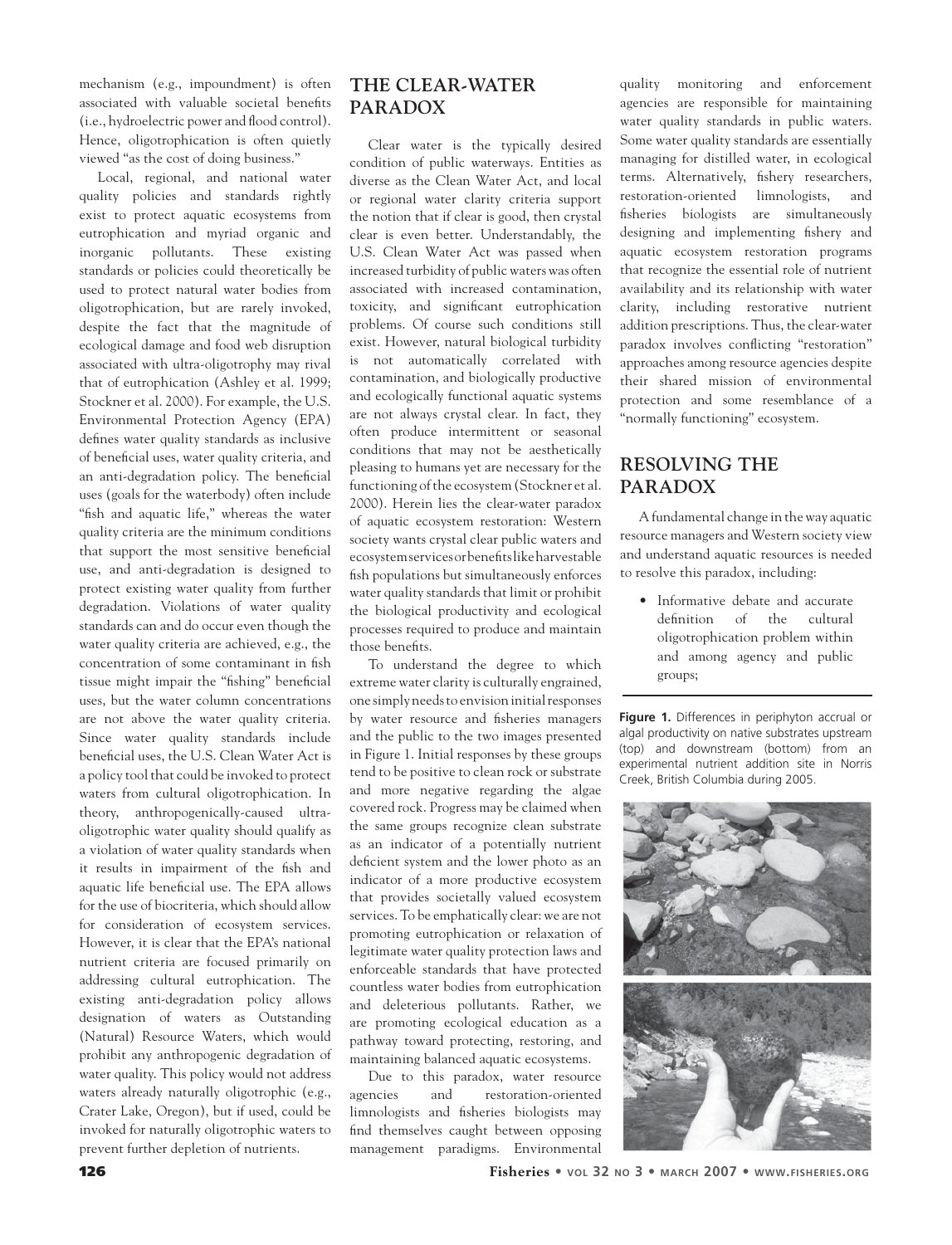- Developing a better ecological, professional, and societal understanding of the cultural oligotrophication problem;
- Developing and adopting more consistent, ecologically relevant nutrient policy and standards among agencies; and
- Implementing successful aquatic ecosystem restoration projects that may not be associated with crystal clear water.

Although resolving the clear-water paradox involves formidable tasks such as changing a well-established societal paradigm, notable progress is being made in the field of restoration limnology. Unlike the aforementioned societal oversight, cultural oligotrophication and successful remedial measures are receiving increasing attention among the international ecological and limnological communities, and within local and regional water resources and fishery management agencies. For example, Washington and Oregon now have policies that attempt to address oligotrophication through the introduction of salmon carcasses (see http://wdfw.wa.gov/hab/ahg. shrg t11.pdf) and British Columbia has been conducting stream and river enrichment experiments since the 1980s (Ashley and Slaney 1997).

 A small meeting of ecologists and limnologists, held in Uppsala, Sweden in 1998, first focused scientific attention on the ecological effects and restoration options related to cultural oligotrophication (Stockner and Milbrink 1999). A second landmark international conference, on restoring nutrients in salmonid ecosystems sponsored by the American Fisheries Society was convened in Eugene, Oregon, in 2001, and included nearly 400 participants from Canada, Scandinavia, Japan, and the United States. This meeting produced a comprehensive peer-reviewed collection of nutrient addition studies designed to compensate for cultural oligotrophication of lakes, reservoirs, rivers, and streams (AFS Symposium 34: Stockner 2003). Contributors to this volume reported recent developments and challenges to the science of nutrient enrichment in various regions of the world. A subsequent review of 24 sockeye salmon nursery lake enrichment experiments in British Columbia concluded that lake fertilization was a successful technique for conserving and enhancing sockeye salmon populations (Hyatt et al. 2004). Most recently, a group of fishery consultants, researchers, and managers presented a symposium on nutrient enrichment as part of the Oregon Chapter of the American Fisheries Society meeting in Sunriver, Oregon (www.orafs. org/meeting2006/final\_abstracts.pdf).

Advances in the emerging fields of nutrient enrichment and restoration limnology reveal the prevalence of cultural oligotrophication in north and south temperate regions of the world. Most of the hydroelectric reservoirs and downstream riverine ecosystems in British Columbia, Sweden, and Norway are culturally ultraoligotrophic (Stockner and Milbrink 1999). Increased awareness of the cumulative effect and extent of ultra-oligotrophy and the important role of salmon-derived nutrients have contributed to an increasing number of nutrient restoration prescriptions and adaptive management experiments in streams, rivers, lakes, and reservoirs around the world, generally at or north of the 49<sup>th</sup> parallel (Ashley et al. 1997; Ashley et al. 1999; Murota 2003; Nakajima and Ito 2003; Stockner 2003; Ashley and Stockner 2003; Stockner and Ashley 2003; Thomas et al. 2003; Reimken et al. 2003; Anders 2006). Finally, ongoing interest in cultural oligotrophication among aquatic resource managers and researchers is reflected by a special session at the upcoming meeting of the International Limnological Society, in Montreal, Canada, in 2007, entitled "Cultural Oligotrophication: Causes, Consequences and Corrections" (www. sil2007.org).

# **CONCLUSIONS**

 Successful science-based restoration of culturally oligotrophic and eutrophic ecosystems will require improved understanding of these issues within the managing agencies and the general public. It will also require the development and implementation of appropriate fisheries and water resource management policies. This paradox is not unique. Similar conflicts exist where society's biases create ecological problems—for example, the conflict between fire suppression in forests and increasing concerns about catastrophic burns, or the removal of large woody debris from streams despite overwhelming evidence of its ecological importance. The move towards science based ecosystem management will no doubt uncover additional examples.

 However, as the rigor, understanding, and predictability of limnological restoration improve, successful restoration programs will likely emerge, increasing the credibility and public support for science-based ecosystem restoration. This ecological or limnological restoration paradigm represents a significant change from past univariate, symptomspecific treatment approaches that often failed to restore fisheries and their supporting ecological processes. Rather than asking fishery and water resource managers and the public to choose between clear water or valued ecosystem services, education and effective ecological restoration involving the biologically productive middle ground, where appropriate, should provide a scientifically defensible strategy for restoring culturally oligotrophic ecosystems.

#### **ACKNOWLEDGEMENTS**

 We would like to thank John Stockner and Harvey Andrusak for reviewing an earlier draft of this article, and Thomas Fontaine, Brian Missildine, Robbins Church, Martin Fitzpatrick, and one anonymous reviewer for providing input that greatly improved the article.

# **REFERENCES**

- **Anders, P.** 2006. Nutrient restoration: a previously overlooked component of habitat rehabilitation. Page 31 *in* Proceedings of the Oregon Chapter American Fisheries Society. Sunriver, Oregon. 1-3 March 2006. Available at: www.orafs.org/meeting2006/final\_ abstracts.pdf.
- **Anders, P. J., D. L. Richards,** and **M. S.**  Powell. 2002. The first endangered white sturgeon population (*Acipenser transmontanus*): repercussions in an altered large river-floodplain ecosystem. Pages 67-82 *in* W. Van Winkle, P. Anders, D. Dixon, and D. Secor, eds. Biology, management and protection of North American sturgeons. American Fisheries Society Symposium 28, Bethesda, Maryland.
- **Ashley, K. I.,** and **P. A. Slaney.** 1997. Accelerating recovery of stream, river and pond productivity by low-level nutrient replacement. Chapter 13 in P.A. Slaney and D. Zaldokas, eds. Fish habitat rehabilitation procedures. Province of British Columbia, Ministry of Environment, Lands and Parks,